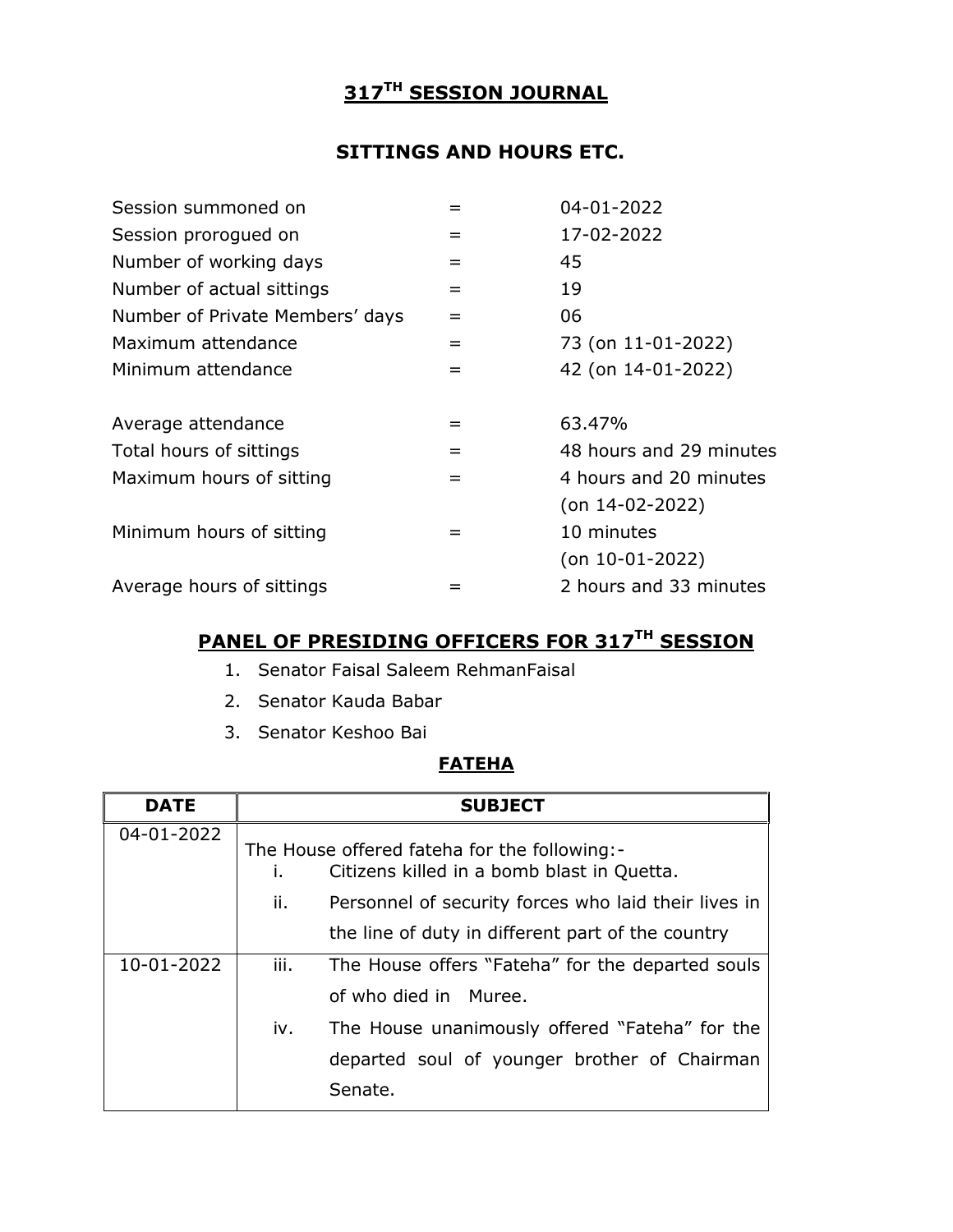| 17-01-2022 | v.            | The house unanimously offered "Fateha" for the    |
|------------|---------------|---------------------------------------------------|
|            |               | departed soul of younger brother of chairman      |
|            |               | Senate.                                           |
| 28-01-2022 | vi.           | The House offers "Fateha" for the departed souls  |
|            |               | of Army soldiers who died in Kech District,       |
|            |               | Baluchistan and for the people who died in Kohat. |
| 31-01-2022 | vii.          | The House offers "Fateha" for the departed souls  |
|            |               | who died in Peshawar.                             |
| 07-02-2022 | viii.         | The House offers "Fateha" for the departed soul   |
|            |               | of grandmother of Chairman Senate                 |
|            | ix.           | The House offers "Fateha" for the departed soul   |
|            |               | of mother of Senator Sania Nishtar L              |
| 11-02-2022 | $X_{\bullet}$ | The House offers "Fateha" for the departed soul   |
|            |               | of grandmother of Chairman Senate and for the     |
|            |               | mother of Senator Sania Nishta                    |
| 14-02-2022 | xi.           | The House offers "Fateha" for the departed souls  |
|            |               | of Haji Khayal Zamaaan Member of National         |
|            |               | Assembly.                                         |

#### **BUSINESS TRANSACTED DURING 317th SESSION OF THE SENATE LEGISLATIVE BUSINESS**

| 1. | Private Members' Bills introduced during the Session     | 16  |
|----|----------------------------------------------------------|-----|
| 2. | Private Members' Bills received during the Session       | 03  |
| 3. | Private Members' Bills withdrawn by the Members-Incharge | 04  |
| 4. | Private Members' Bills passed during the Session         | -06 |
| 5. | Private Members' Bills referred to concerned Committees  | 16  |

### **LEGISLATIVE BUSINESS**

|    | Government Bills received from the National Assembly | 14           |
|----|------------------------------------------------------|--------------|
| 2. | Government referred to the Standing Committees       |              |
| 3. | Government Bills passed by the House                 | 10           |
| 4. | Government Ordinances laid                           | 05           |
| 5. | Presentation of Money Bill                           | $\mathbf{U}$ |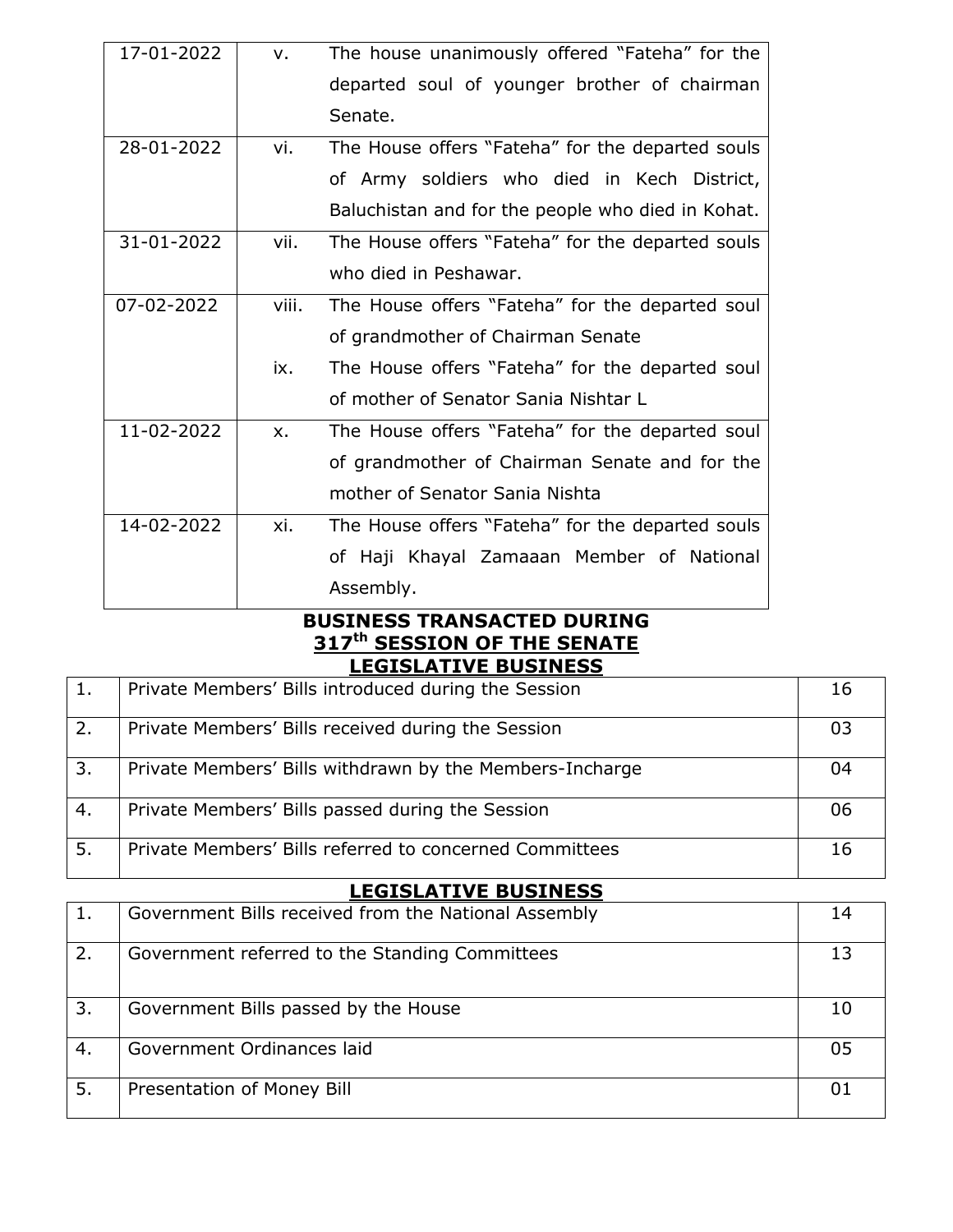### **RESOLUTIONS**

| Received                | 28 |
|-------------------------|----|
| Admitted                | 13 |
| <b>Disallowed</b>       | 13 |
| Lapsed                  | 01 |
| Withdrawn by the Member | 01 |
| Passed by the lapsed    | 12 |
| Admitted but lapsed     | 01 |

# **STARRED QUESTIONS**

| Received              | 533 |
|-----------------------|-----|
| Admitted              | 362 |
| <b>Disallowed</b>     | 62  |
| Lapsed                | 109 |
| Replied               | 177 |
| Referred to Committee | 18  |
| Admitted but lapsed   | 167 |

# **UN-STARRED QUESTIONS**

| Received            | 08  |
|---------------------|-----|
| Admitted            | 05  |
| Disallowed          | 03  |
| Replied             | 03  |
| Admitted but lapsed | 167 |

# **PRIVILEGE MOTIONS**

| <b>Total received</b>                         | กว |
|-----------------------------------------------|----|
| Admissibility is to be examined in the House. |    |
| Referred to Committee                         |    |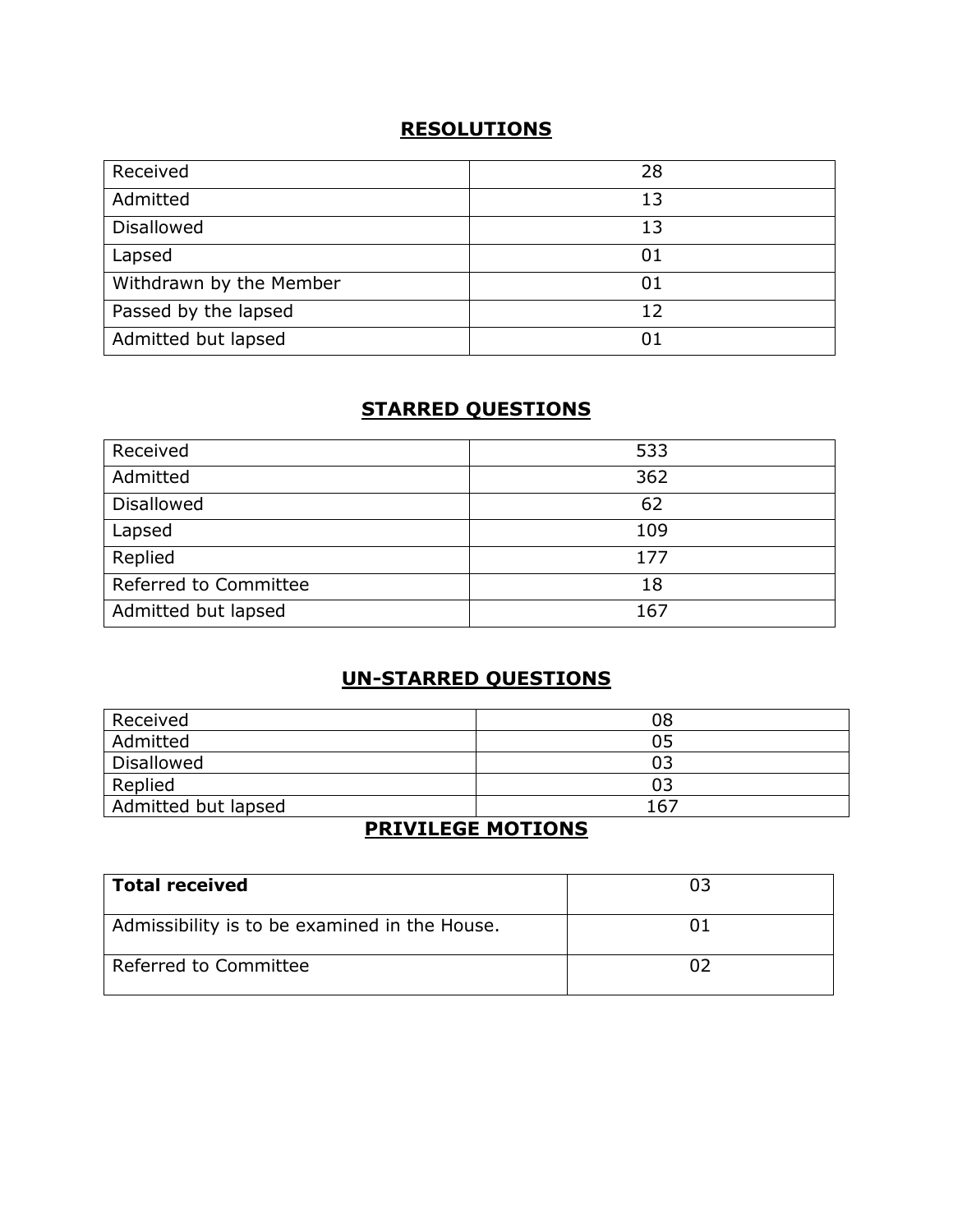# **ADJOURNMENT MOTIONS**

| <b>Total received</b>  | 16 |
|------------------------|----|
| Approved               | 06 |
| Discussed in the House | 04 |
| Approved but lapsed    | 02 |
| Disapproved            | 09 |
| Lapsed                 | 01 |

# **CALLING ATTENTION NOTICES**

| Total received           | 30 |
|--------------------------|----|
| Admitted                 | 16 |
| <b>Disallowed</b>        | 11 |
| Lapsed                   | 03 |
| Under taken in the House | 08 |
|                          | 08 |
| Lapsed                   |    |

# **MOTIONS UNDER RULE 218**

| Total Received         | 19   |
|------------------------|------|
| Admitted but lapsed    |      |
| <b>Disallowed</b>      | 06   |
| Discussed in the House | NILL |
| Lapsed                 |      |

### **REPORTS PRESENTED DURING SESSION 317th**

| SR. NO | <b>Title of Report</b>                                                                                                                                                     | <b>Laid on</b> |
|--------|----------------------------------------------------------------------------------------------------------------------------------------------------------------------------|----------------|
|        | Senator Gurdeep Singh on behalf Senator<br>Molana Abdul Ghafoor Haideri, Chairman,<br>Standing Committee on Religious Affairs<br>and Inter-faith Harmony, presented report | 04-01-2022     |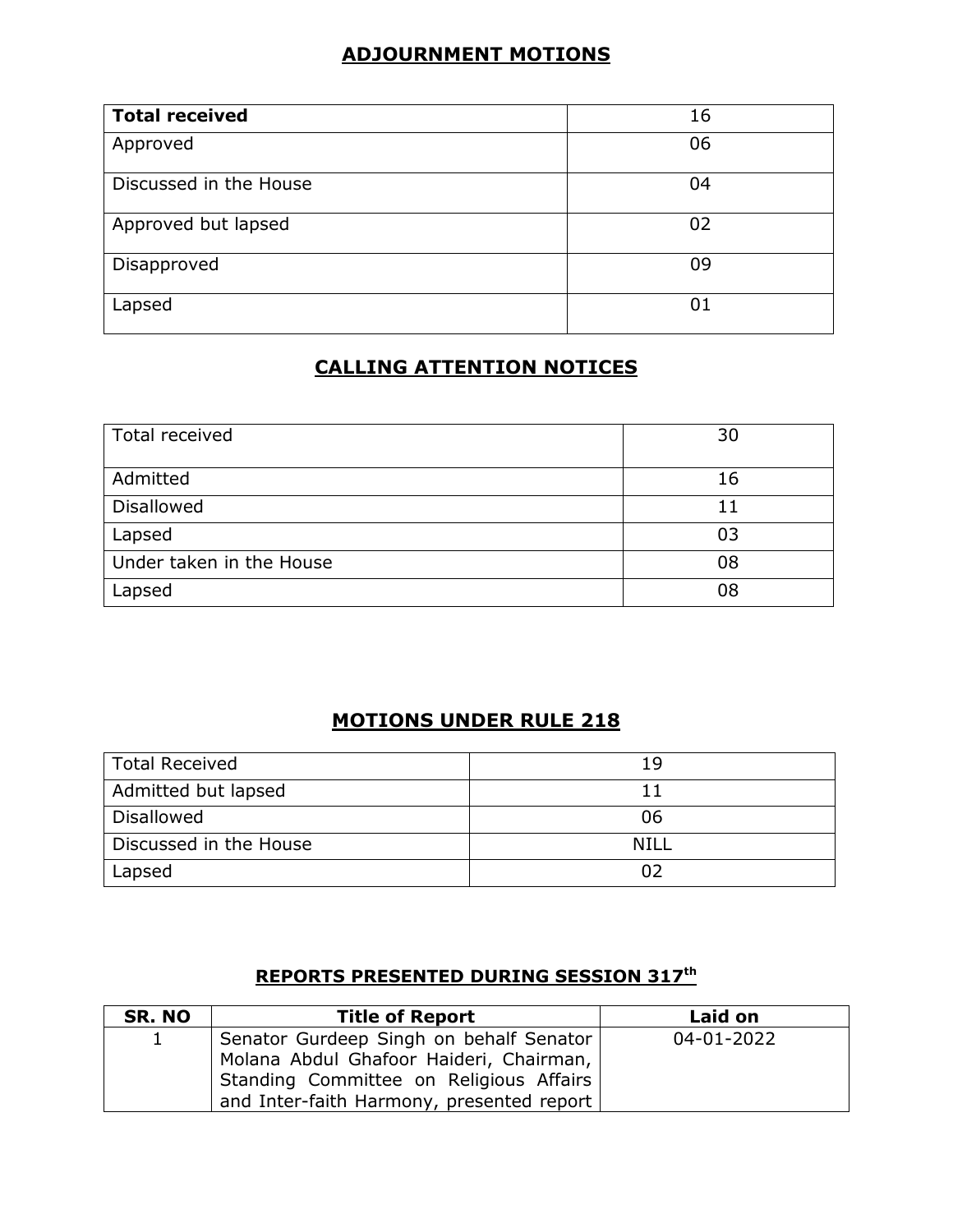|                | of the Committee on the Bill further to       |            |
|----------------|-----------------------------------------------|------------|
|                | amend the Guardians and Wards Act,            |            |
|                | [The]<br>1890<br>Guardians<br>and<br>Wards    |            |
|                | (Amendment) Bill, 2021], introduced by        |            |
|                | Senator Mohsin Aziz on 31st May, 2021.        |            |
| $\overline{2}$ | Senator Mohsin Aziz, Chairman, Standing       | 04-01-2022 |
|                | Committee on Interior, presented report of    |            |
|                | the Committee on the Bill further to          |            |
|                | Provincial<br>Motor Vehicles<br>amend the     |            |
|                | Ordinance, 1965 [The Provincial Motor         |            |
|                | Vehicles (Amendment) Bill,<br>$2021$ ,        |            |
|                |                                               |            |
|                | introduced by Senator Mohsin Aziz on 15th     |            |
|                | November, 2021.                               |            |
| 3              | Senator Mohsin Aziz, Chairman, Standing       | 04-01-2022 |
|                | Committee on Interior, presented report of    |            |
|                | the Committee on the Bill further to          |            |
|                | amend the Pakistan Penal Code, 1860           |            |
|                | [The Pakistan Penal Code (Amendment)          |            |
|                | Bill, 2021], introduced by Senator Saadia     |            |
|                | Abbasi on 12th July, 2021.                    |            |
| $\overline{4}$ | Muhammad<br>Talha<br>Senator<br>Mehmood,      | 11-01-2022 |
|                | Standing<br>Committee<br>Chairman,<br>on      |            |
|                | Finance, Revenue and Economic Affairs, to     |            |
|                | presented report of the Committee on the      |            |
|                | Money Bill [The Finance (Supplementary)       |            |
|                | Bill, 2021].                                  |            |
| 5              | Irfan-Ul-Haque<br>Siddiqui,<br>Senator        | 21-01-2022 |
|                | Chairman, Standing Committee on Federal       |            |
|                | Education<br>and<br>Professional<br>Training, |            |
|                | National Heritage and Culture, presented      |            |
|                | special report of the Committee regarding     |            |
|                | implementation status of the findings of      |            |
|                | the inquiry committee constituted by the      |            |
|                | International Islamic University regarding    |            |
|                | the murder incident of student of the         |            |
|                | Shaheed<br>-Tufail-ur<br>University,          |            |
|                | Syed                                          |            |
|                | Rehman,<br>which occurred<br>12th<br>on       |            |
|                | December, 2019 and rape of another            |            |
|                | student on 17th June, 2021. The Report        |            |
| 6              | stoodstood                                    | 25-01-2022 |
|                | Senator Mohsin Aziz, Chairman, Standing       |            |
|                | Committee on Interior, presented report of    |            |
|                | the Committee on a point of public            |            |
|                | importance raised by Senators Kamran          |            |
|                | Murtaza and Sardar Muhammad Shafiq            |            |
|                | Tareen during the sitting of the Senate       |            |
|                | held on 29th September, 2021, regarding       |            |
|                | arrest of students in Quetta who were         |            |
|                |                                               |            |
|                | protesting against PMC exams.                 |            |
| $\overline{7}$ | Senator Mohsin Aziz, Chairman, Standing       | 25-1-2022  |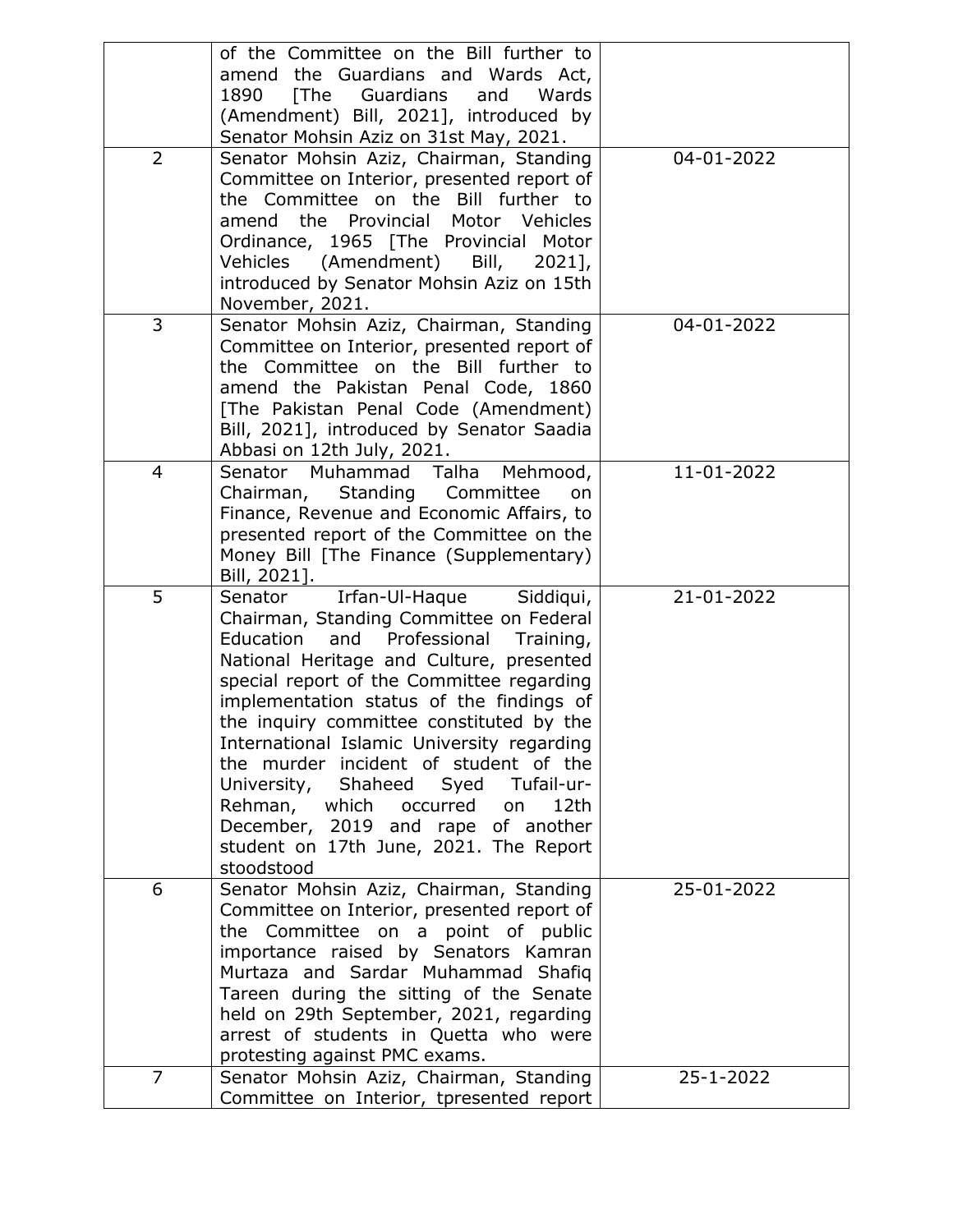|    | of the Committee on the subject matter of<br>Motion under Rule 218 of the Rules of<br>Procedure and Conduct of Business in the<br>Senate, 2012, moved by Senator Mushtaq<br>Ahmed during the sitting of the Senate<br>held on 1st October, 2021, regarding the<br>the lives<br>damages<br>caused to<br>and<br>properties due to torrential<br>rains<br>in.<br>Islamabad.                                                   |            |
|----|----------------------------------------------------------------------------------------------------------------------------------------------------------------------------------------------------------------------------------------------------------------------------------------------------------------------------------------------------------------------------------------------------------------------------|------------|
| 8  | Senator Mohsin Aziz, Chairman, Standing<br>Committee on Interior, presented report of<br>Committee on a<br>point of public<br>the<br>raised<br>by<br>importance<br>Senator<br>Dost<br>Muhammad Khan during the sitting of the<br>Senate held on 22nd December, 2021,<br>of<br>regarding<br>malpractices<br>Police<br>at<br>Islamabad International Airport.                                                                | 25-01-2022 |
| 9  | Senator Engr. Rukhsana Zuberi on behalf<br>of Senator Sardar Muhammad<br>Shafig<br>Tareen, Chairman, Standing Committee on<br>Science and Technology, presented report<br>of the Committee on the Bill to provide for<br>the establishment of National Metrology<br>Institute of Pakistan [The<br>National<br>Metrology Institute of Pakistan Bill, 2022].                                                                 | 28-01-2022 |
| 10 | Senator Mohsin Aziz, Chairman, Standing<br>Committee on Interior, presented report of<br>the Committee on the subject matter of<br>Starred Question No.56, asked by Senator<br>Kamran Murtaza on 29th December, 2021,<br>regarding the policy of the<br>Federal<br>Government to control incidents of car<br>lifting/<br>theft across<br>the<br>country<br>in<br>coordination<br>with<br>Provincial<br>the<br>Governments. | 01-02-2022 |
| 11 | Senator Mohsin Aziz, Chairman, Standing<br>Committee on Interior, presented report of<br>the Committee on a point of public<br>importance raised by Senator<br>Azam<br>Nazeer Tarar on 27th December, 2021,<br>regarding the incident of killing of Ms.<br>Wajiha Swati, a Pakistani origin US citizen.                                                                                                                    | 01-02-2022 |
| 12 | Senator Mohsin Aziz, Chairman, Standing<br>Committee on Interior, presented report of<br>the Committee on the Bill further to<br>amend the Pakistan Penal Code, 1860 and<br>the Code of Criminal Procedure, 1898 [The<br>Criminal Laws (Amendment) Bill, 2021]<br>(Omission of section 325 of PPC and<br>amendment in Schedule II of Cr.P.C),<br>introduced by Senator Shahadat Awan on                                    | 11-02-2022 |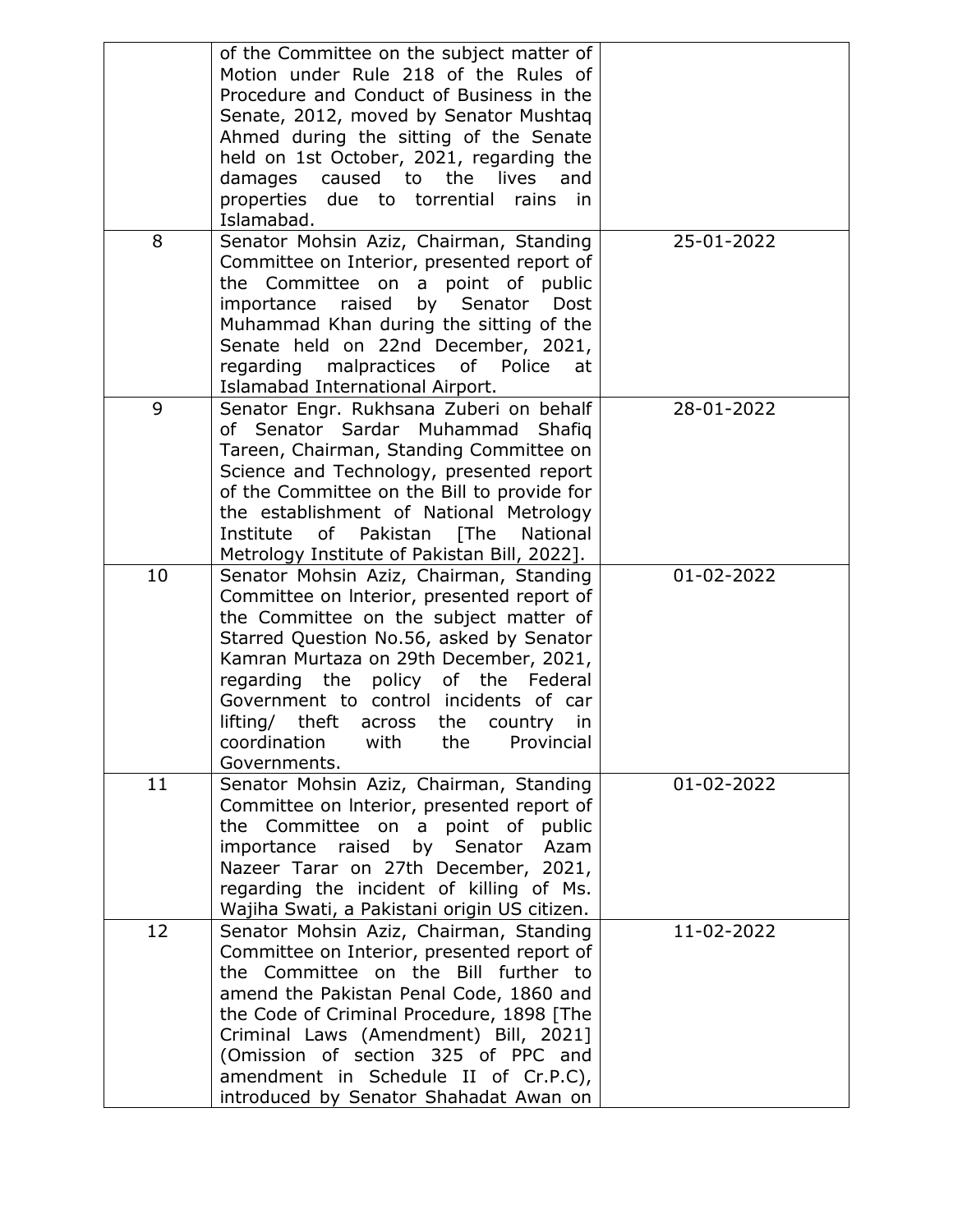|    | 27th September, 2021.                                                                                                                                                                                                                                                                                                                                                                                                                                         |            |
|----|---------------------------------------------------------------------------------------------------------------------------------------------------------------------------------------------------------------------------------------------------------------------------------------------------------------------------------------------------------------------------------------------------------------------------------------------------------------|------------|
| 13 | Senator Mohsin Aziz, Chairman, Standing<br>Committee on Interior, presented report of<br>the Committee on the Bill further to<br>amend the Registration Act, 1908 [The<br>Registration (Amendment) Bill, 2021]<br>(Amendment of section 17), introduced by<br>Senator Shahadat Awan<br>27 <sub>th</sub><br>on<br>December, 2021.Commission on the<br>Rights of Child Act, 2017 [The National<br>Commission on the Rights of Child<br>(Amendment) Bill, 2021]. | 11-02-2022 |
| 14 | Senator Mohsin Aziz, Chairman, Standing<br>Committee on Interior, presented report of<br>the Committee on the Bill further to<br>amend the Children (Pledging of Labour)<br>Act, 1933 [The Children (Pledging of<br>Labour) (Amendment) Bill, 2022]<br>(Substitution of sections 4, 5 and 6),<br>introduced by Senator Shahadat Awan on<br>17th January, 2022.                                                                                                | 11-02-2022 |

### **PAPERS LAID BEFORE THE SENATE DURING SESSION 317TH**

1. Mr. Ali Muhammad Khan, Minister for Parliamentary Affairs on behalf of Senator Dr. Muhammad Farogh Naseem, Minister for Law and Justice, laid before the Senate, the Annual Reports of the Council of Islamic Ideology for the period from 2012-2018, and the Report on "Islamic Law of Inheritance" as required by clause (4) of Article 230 of the Constitution of the Islamic Republic of Pakistan.

# **ORDINANCES LAID BEFORE THE SENATE**

- 1. Mr. Ali Muhammad khan, Minister of State for Parliamentary Affairs on behalf of Makhdoom Shah Mahmood Hussain Qureshi, Minister for Foreign Affairs, laid before the Senate, the Diplomatic and Consular Officers (Oath and Fees) (Amendment) Ordinance, 2021, (Ordinance No.XXIV of 2021), as required by clause (2) of Article 89 of the Constitution of the Islamic Republic of Pakistan.
- 2. Mr. Ali Muhammad khan, Minister of State for Parliamentary Affairs on behalf of Sheikh Rashid Ahmed, Minister for Interior, laid before the Senate, the Islamabad Capital Territory Trust (Amendment) Ordinance, 2021, (Ordinance No. XXVII of 2021) as required by clause (2) of Article 89 of the Constitution of the Islamic Republic of Pakistan.
- 3. Senator Syed Shibli Faraz on behalf of MR. SHAFQAT MAHMOOD, Minister for Federal Education, Professional Training, National Heritage and Culture, laid before the Senate, the National Rahmatul-Lil- Aalameen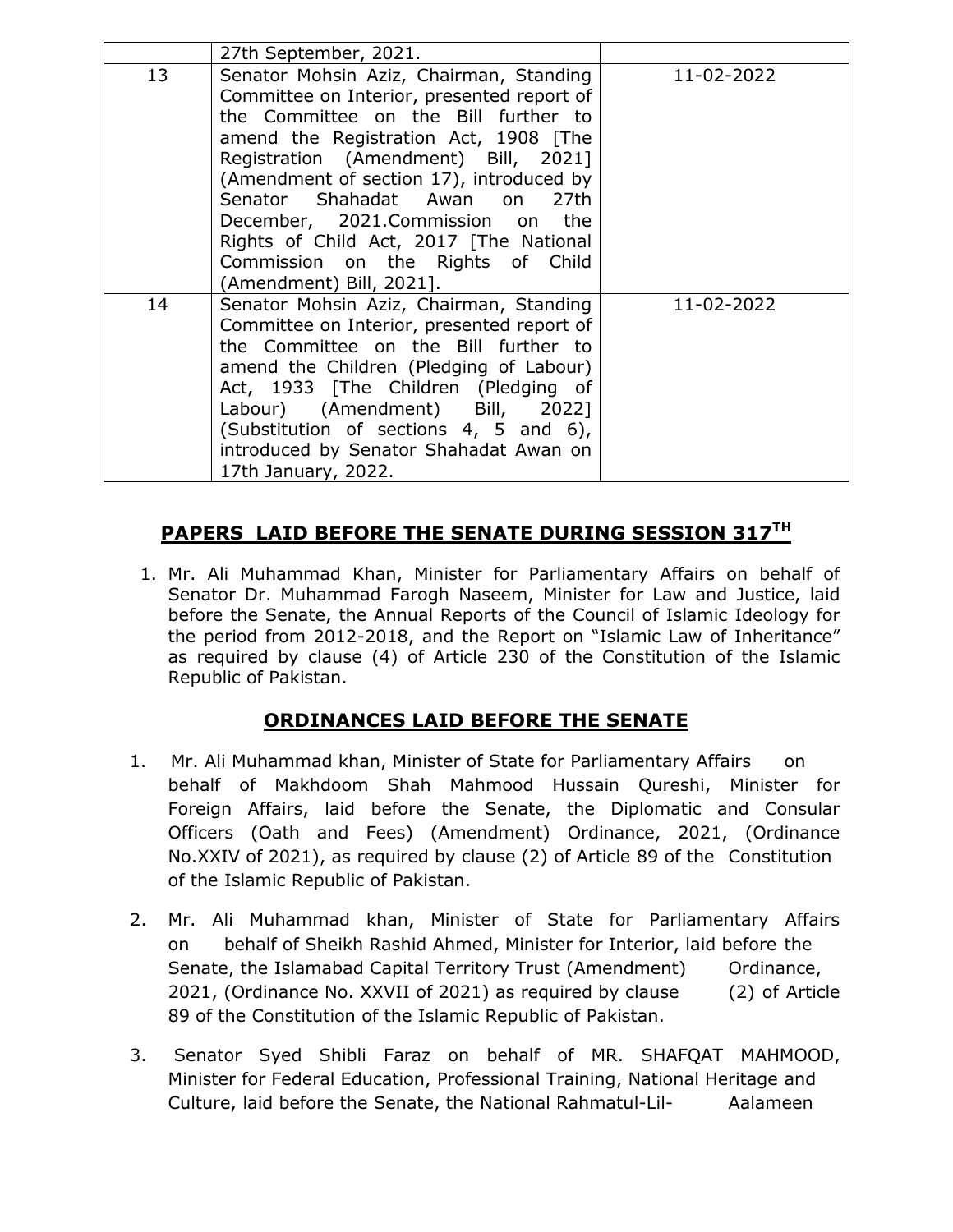Authority Ordinance, 2021 (No. XXV of 2021) as required by clause (2) of Article 89 of the Constitution of the Islamic Republic of Pakistan.

- 4. Sheikh Rashid Ahmed, Minister for Interior, to lay before the Senate, the Islamabad Capital Territory Local Government Ordinance 2021, (No. XXVIII of 2021) as required by clause (2) of Article 89 of the Constitution of the Islamic Republic of Pakistan.
- 5. Senator Syed Shibli Faraz on behalf Mr. Zaheer-Ud-Din Babar Awan, Adviser to the Prime Minister on Parliamentary Affairs, laid before the Senate, the Pakistan Nursing Council (Emergency Management) Ordinance, 2021 (No. XXIX of 2021), as required by clause (2) of Article 89 of the Constitution of the Islamic Republic of Pakistan.

# **POINTS OF PUBLIC IMPORTANCE RAISED DURING THE SESSION**

- **1. Senator Mian Raza Rabbani** spoke regarding the Finance Bill, 2021.
- **2. Senator hidayatullah** spoke regarding the killing of two truck drivers in Punjab.
- **3**. **Senator Dr. Shahzad Waseem**, Leader of the House spoke, regarding recent audio leaks in media.
- **4. Senator Irfan-ul-Haque Siddiqui** spoke regarding consideration of the issues uploaded on social media in House.

**Senator Dr. Shahzad Waseem Leader of the House responded on the issue.**

**5. Senator Sherry Rehman** spoke on the recent publication of Tax directory and including the details of taxes paid by the Parliamentarians and requested to refer the matter to Privilege Committee.

**The Hon'ble Chairman directed to refre the matter to Privilege Committee to report back on the matter during the current session.**

**6. Senator Muhammad Tahir Bizinjo** spoke regarding the issue of Reko Dek in Balochistan.

**Deputy Chairman Senate at 06:25 p.m. presided over the Senate Session.**

- **7. Senator Hidayatullah** spoke regarding the killing of two truck drivers in Punjab.
- **8**. **Senator Mushtaq Ahmed** spoke regarding fuel price adjustment charges in electricity bills.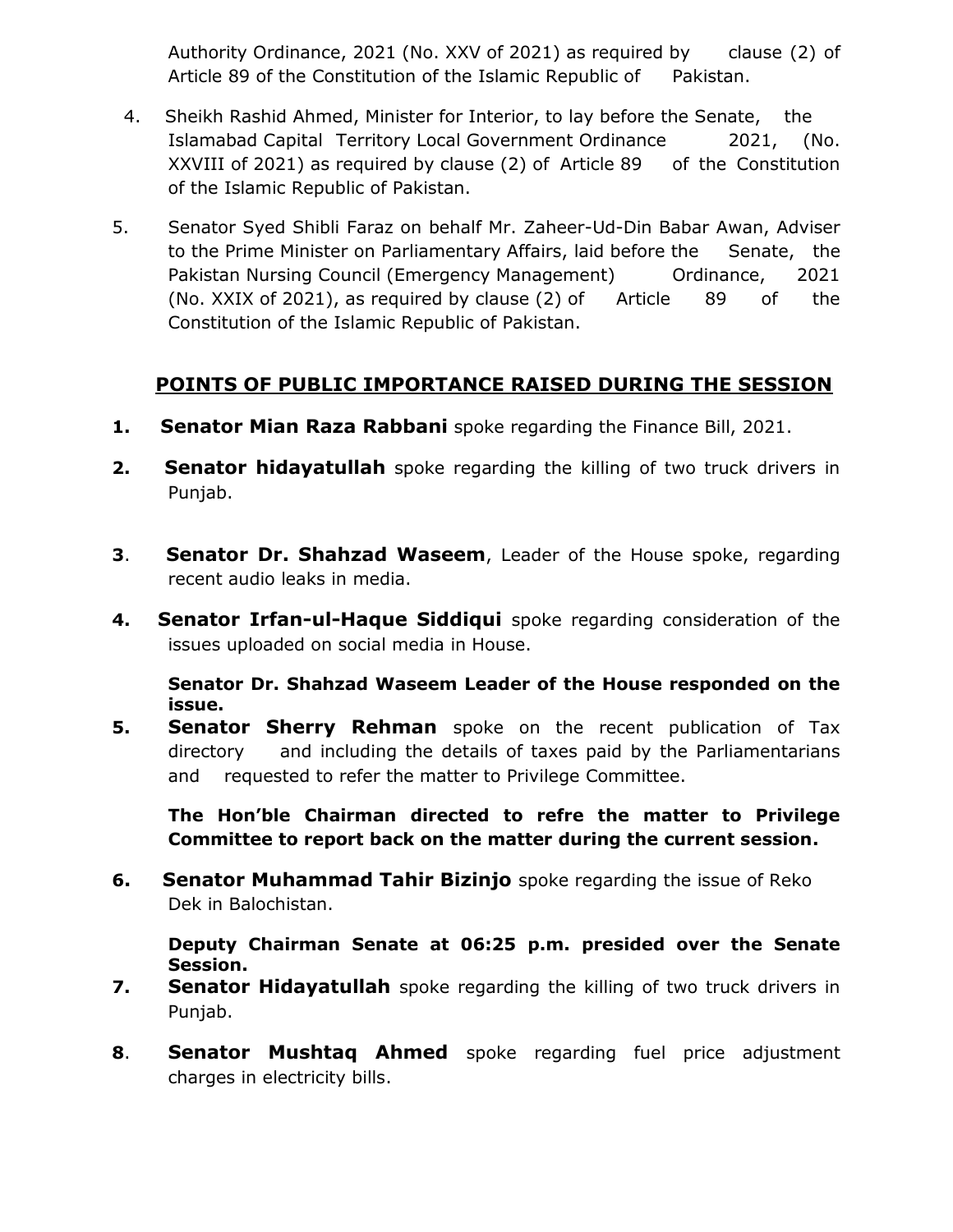#### **After hearing the Member, the matter was referred to the Committee concerned.**

#### **Following Members spoke on the issue**

- i) Senator Syed Yousuf Raza Gillani, Leader of the Opposition
- ii) Senator Dr. Shahzad Waseem, Leader of the House
- iii) Senator Azam Nazeer Tarar
- iv) Senator Taj Haider
- **9. Senator Syed Muhammad Sabir Shah** spoke regarding creation of Hazara Province.
- **10. Senator Fida Muhammad** spoke regarding placing of Gurr in Code of Sugar during Customs Clearance which is Creating Hurdles for Small Farmers and Hampering Export of Gurr.

### **Mr. Ali Muhammad Khan, Minister of State for Parliamentary Affairs respond the issue. After hearing the Member, the matter was referred to the Committee concerned.**

- **11**. **Senator Hilal-ur-Rehman** spoke regarding non-provision of audit report on funds allocated in past three years to Khyber Pakhtunkhwa. After hearing the Member, the Chairman Senate directed to Senate secretary asked to Pakistan of General Auditor present report within one month.
- **12. Senator Kamran Murtaza** spoke regarding; (a) Conked out radio transmitter in Zhob and alleged sale of radio station land, and, (b) Incident of clash between students of Islamic University Islamabad.

### **After hearing the Member, the matter was referred to the Committee concerned.**

- **13. Senator Mushtaq Ahmed** spoke regarding;
	- (a) Killing of prominent religious scholars in Peshawar,
	- (b) raise the issue of missing persons and,
	- (c) issue of test by National Equivalence Board of medical students of Khyber Pakhtunkhwa stuyding in Afghanistan.

# **Following Member also spoke on the issue:-**

- 1. Senator Prof. Sajid Mir
- **14. Senator Mian Raza Rabbani** spoke regarding laying of National Security Policy in the Parliament.

# **Following Member's also spoke on the issue:-**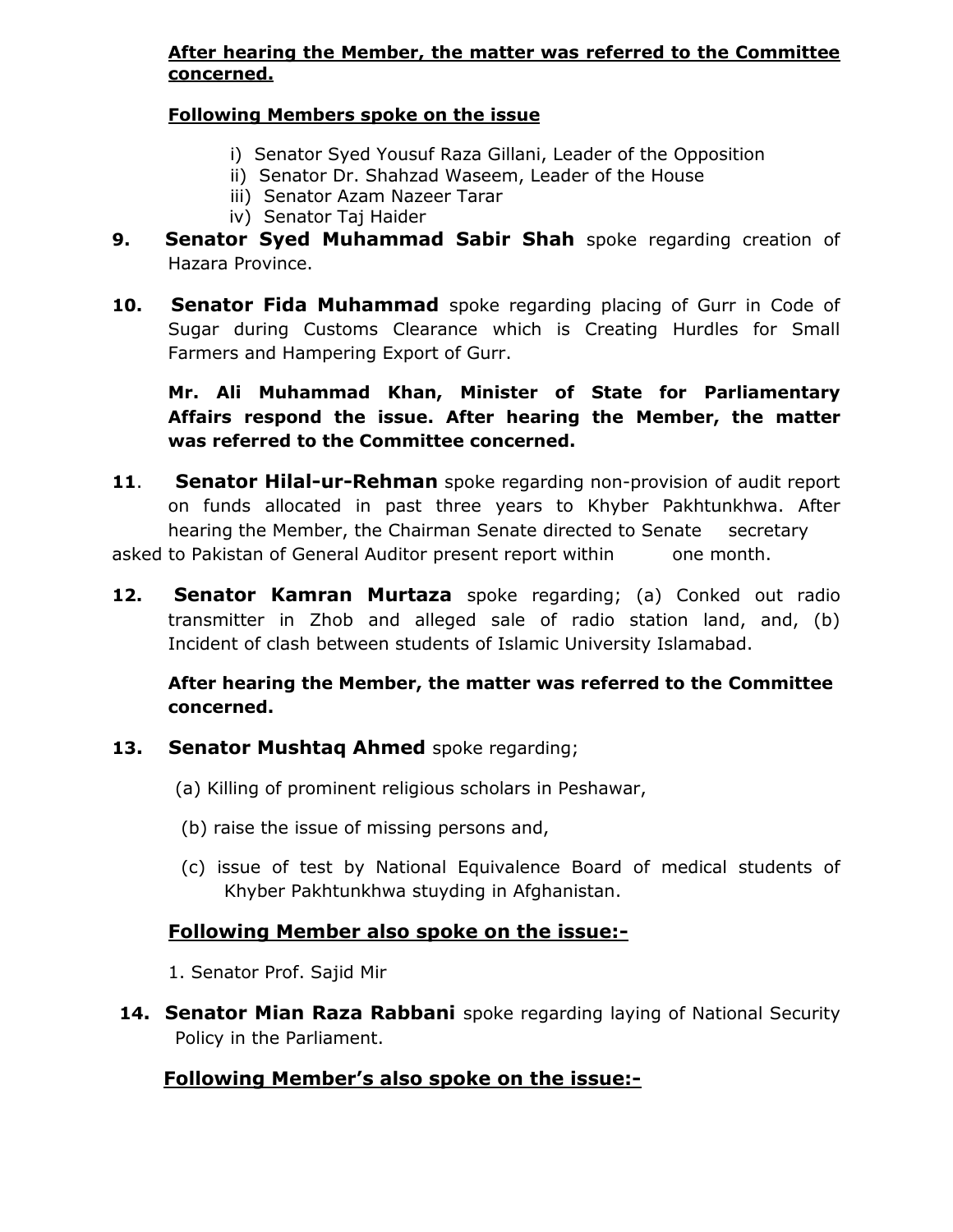- 1. Senator Dr. Shahzad Waseem Leader of the House.
- **15. Senator Mian Raza Rabbani** spoke regarding recent wave of terrorist activities and seeking briefing/explanation from Minister for Interior in the House.

### **Following Members also spoke;**

- 1. Senator Syed Yousuf Raza Gillani, Leader of the Opposition
- 2. Senator Muhammad Azam Khan Swati, Minister for Railways
- 3. Senator Azam Nazeer Tarar
- 4. Senator Mushtaq Ahmed
- 5. Senator Saadia Abbasi
- 6. Senator Kamran Murtaza
- 7. Senator Irfan-ul-Haq Saddique
- 8. Senator Sarfaraz Ahmed Bugti
- **16. Senator Sherry Rahman** spoke regarding on the Statement of Prime Minister.

**Senator Dr. Shahzad Waseem, Leader of the House respond the issue.**

**17. Senator Asif Kirmani** spoke regarding stranded Pakistani students studying in China.

**After hearing the Member, the matter was referred to the Committee concerned. After hearing the Member, the matter was referred to the Committee concerned.**

- **18. Senator Dost Muhammad Khan** regarding accidents on Hakla-DI Khan motorway.
- **19. Senator Mushtaq Ahmed** regarding death of people in Shangla due to land sliding.

**After hearing the Member, Chairman directed to seek report from Chief Secretary, Khyber Pakhtunkhwa and Chairman, NHA.**

**20**. **Senator Jam Mahtab Hussain Dahar** regarding Serene Airlines mismanagement.

**After hearing the Member, Chairman directed to seek report from Civil Aviation.**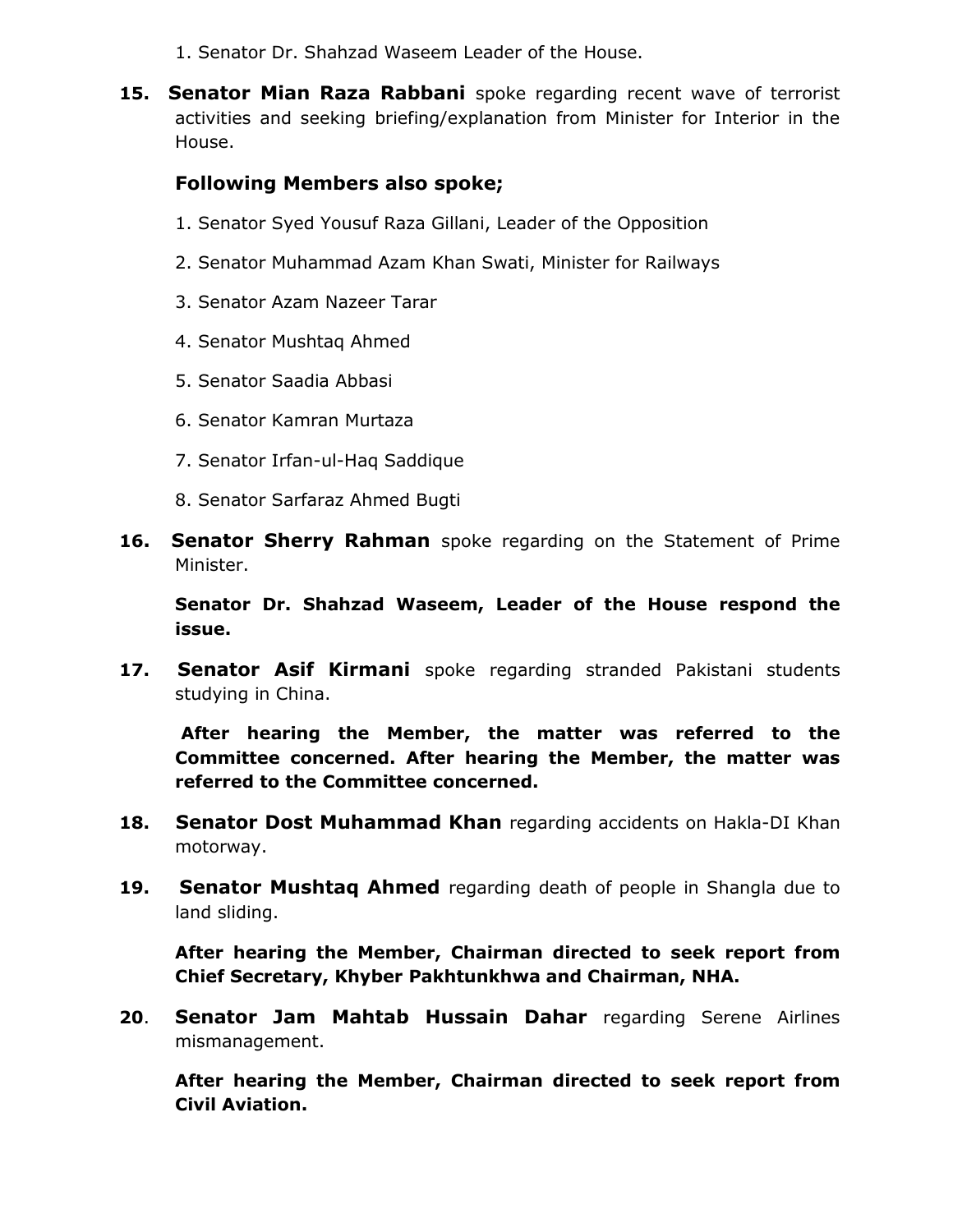### **20. Senator Dilawar Khan** regarding

- (a) 1125 SROs
- (b) quality of imported sheat
- (c) Price of Sugar and
- (d) Central Selection Board meeting.

### **After hearing the Member, the matter was referred to the Committees concerned.**

- **21. Senator Dr. Shahzad Waseem** Leader of the House spoke regarding commemorating 05th February as the Kashmir Day.
- **22. Senator Taj Haider spoke** regarding the Statements made against the Opposition with respect to the passage of the State Bank of Pakistan (Amendment) Bill, 2021.

### **Following Members also spoke;**

- 1. Senator Dr. Shahzad Waseem Leader of the House.
- 2. Senator Khalida Ateeb
- 3. Senator Syed Yousuf Raza Gillani, Leader of the Opposition
- 4. Senator Saadia Abbasi
- 5. Senator Faisal Javed
- 6. Senator Sherry Rehman
- **23. Senator Atta-ur-Rehman** spoke regarding non-implementation of the recommendation of Standing Committee on Interior, by CDA.
- **24. Statement by Makhdoom Shah Mahmood Hussain Qureshi,** Minister for Foreign Affairs on the State Bank of Pakistan (Amendment) Bill, 2021.
- **25. Senator Dr. Shahzad Waseem, Leader of the House**, spoke regarding pointing out of quorum by the Opposition.

### **Following Member's also spoke on the issue:-**

- 1. Mr. Murad Saeed, Minister for Communications
- 2. Senator Senator Mohammad Hamayun Mohmand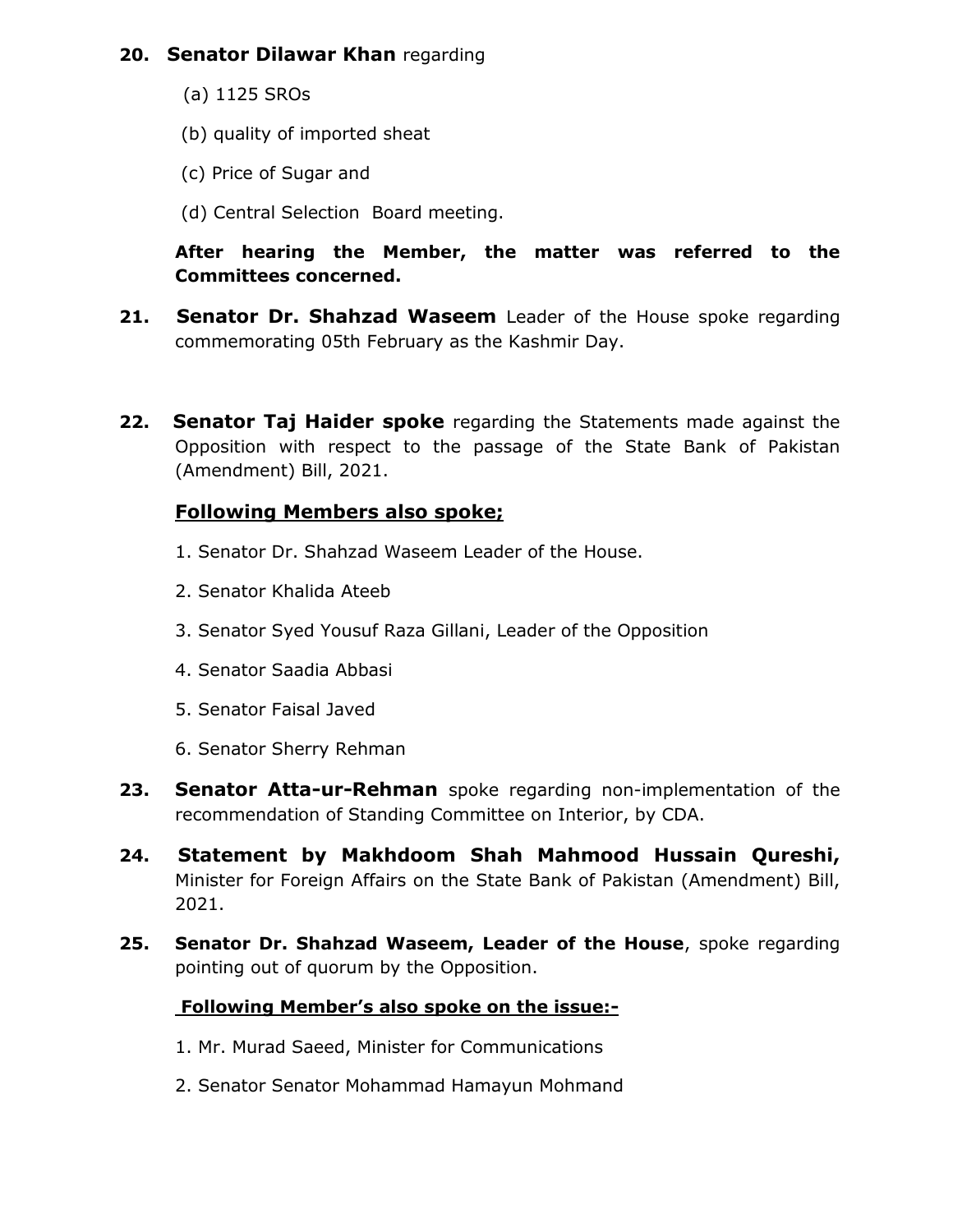3. Mr. Ali Muhammad Khan, MoS for Parliamentary Affairs

**26. Senator Fida Muhammad** spoke regarding the issues faced by Marble Industry in KPK.

**After hearing the Member, the matter was referred to the Committee concerned.**

**27. Senator Faisal Javed** spoke regarding repeatedly pointing out of quorum by the Opposition.

#### 28. Senator Danesh Kumar spoke regarding

(a) non-provision of scholarships to the students of FATA and Balochistan and

(b) Electricity and gas load shedding in Balochistan.

#### **Following Member also spoke on the issue:-**

1. Senator Ejaz Ahmed Chaudhary

**29. Senator Dr. Shahzad Waseem**, Leader of the House spoke regarding the incident of heckling of a Muslim girl wearing hijab by Hindu mob in India.

#### **Following Member's also spoke on the issue:-**

- 1. Senator Mushtaq Ahmed
- 2. Senator Atta Ur Rehman
- 3. Senator Faisal Javed
- **30. SENATOR MIAN RAZA** RABBANI spoke regarding the Statements of PM and foreign Minister on foreign policy.
- **31. SENATOR MUHAMMAD TALHA MAHMOOD** spoke regarding land sliding in Shangla.

**After hearing the Member, the Chairman Senate direction to Secretariat for ask report from KPK Government and NDMA**.

#### **32. Senator Manzoor Ahmad Kakar** spoke regarding issue of Medical

Students of Balochistan.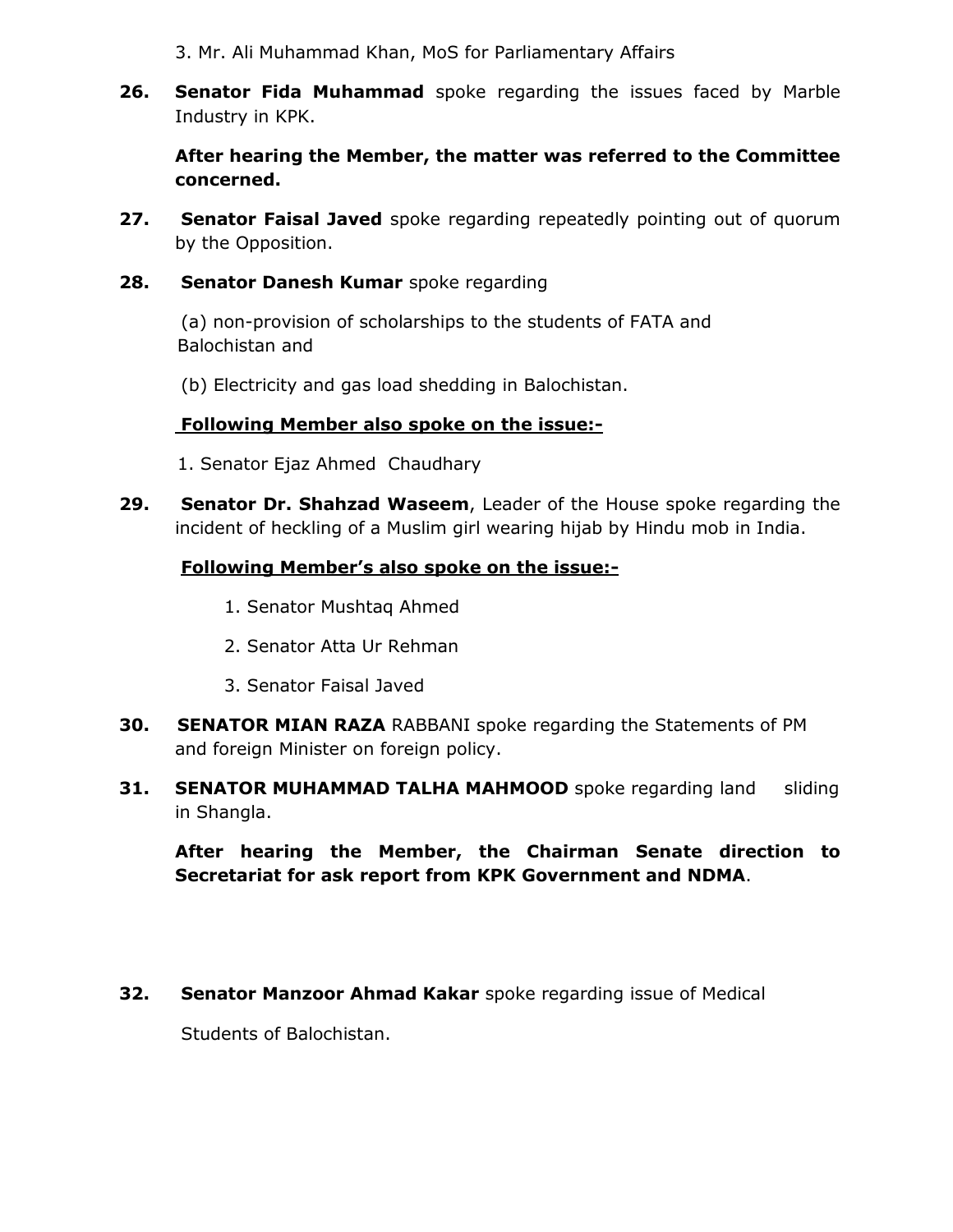#### **Following Member's also spoke on the issue:-**

- 1. Senator Dr. Shahzad Waseem, Leader of the House
- 2. Sardar Muhammad Shafiq Tareen
- **33. Senator Azam Nazeer Tarar** spoke regarding incident of Lynching in Mian Channu.
- **33. Senator Anwar ul Haq Kakar** spoke regarding arrogant behaviour of President of Pakistan Medical Council.
- **34. Senator Muhammad Akram** spoke regarding missing of a student

namely Hafeez Baloch.

- **35. Senator Sherry Rehman** spoke regarding;
	- (a) The incident of moblynching in Mian Channu,
	- (b) Halting of transmission of news channel, and
	- (c) US decision on frozen Afghan funds.

### **After hearing the Member, the Chairman Senate direction to Senator Dr. Shahzad Waseem, Leader of the House that ask report from whole concer committee.**

**36. Senator Keshoo Bai** spoke regarding implementation of

recommendations of Standing Committee on Human Rights with respect treatment of a child by K-Electric.

**After hearing the Member, the matter was referred to the Committee**

#### **Concerned.**

- **37. Senator Irfan-ul-Haque Siddiqui** spoke regarding;
	- (a) Taking off-air anews channel and
	- (b) Incident of mob lynching in Mian Channu.
- **38. Senator Bahramand Khan Tangi** spoke regarding issues being faced by medical students of Khyber Pakhtunkhwa and Balochistan.

### **After hearing the Member, Chairman Senate said that the matter has been taken up and is resolved.**

**39. Senator Danesh Kumar** spoke regarding the conduct of Sindh Police.

**After hearing the Member, the Chairman Senate direction to Senate**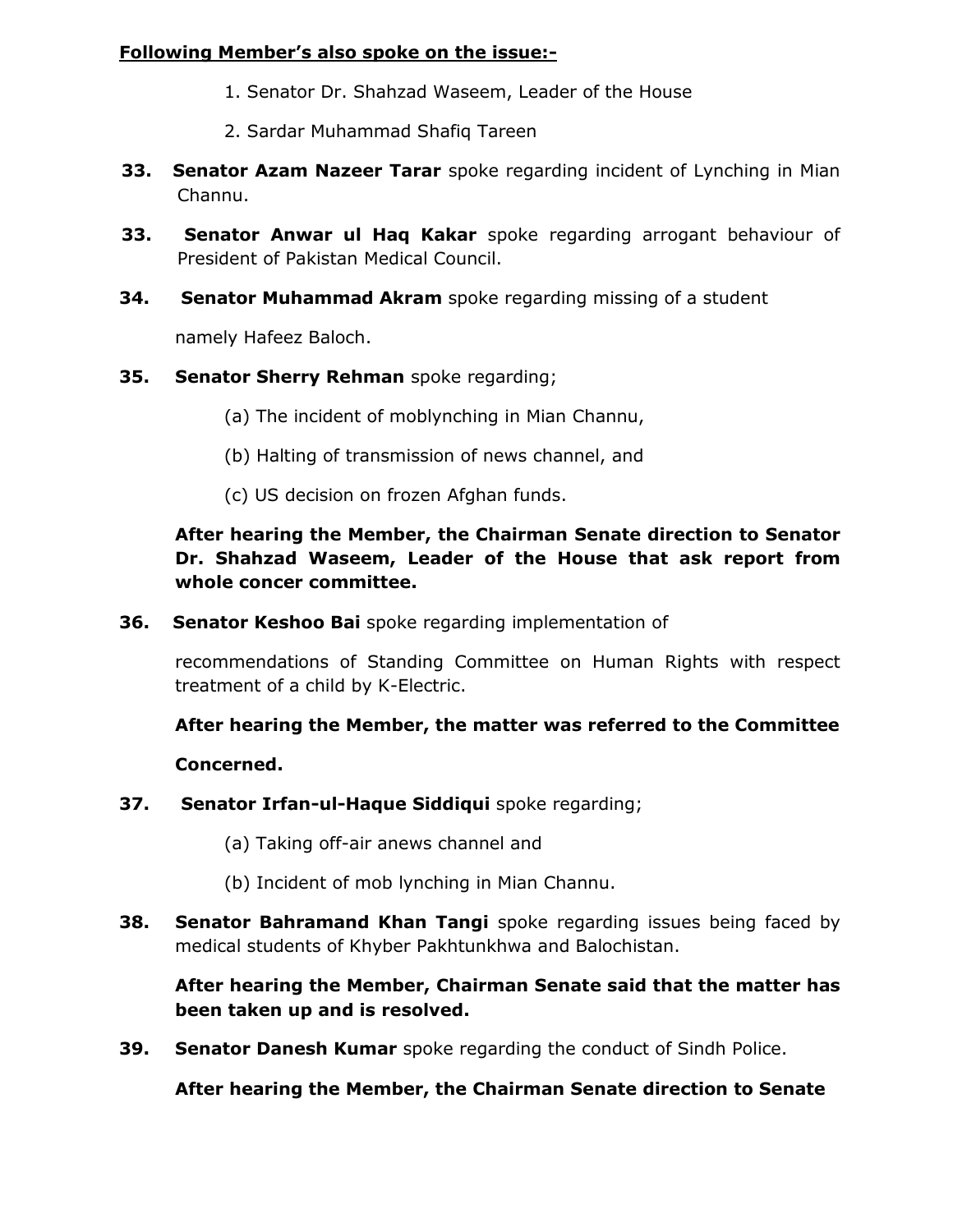#### **Secretary ask report from Chief Secretary, Sindh and I.G.**

#### **40. Senator Mushtaq Ahmed** spoke regarding;

- (a) The crisis in Balochistan University,
- (b) Issue of Law Students in Bahauddin Zakariya University,
- (c) Fuel price adjustment and,
- (d) Freedom of press.

# **After hearing the Member, the Chairman Senate direction to Senate Secretary seek report from Chief Secretary, Punjab.**

**41. Senator Ejaz Ahmad Chaudhary** spoke regarding religious freedom

and essence of Islam.

#### **Following Member's also spoke on the issue:-**

- 1. Senator Afnan Ullah Khan
- 2. Senator Sajid Mir
- **42. Senator Sardar Muhammad Shafiq Tareen** spoke regarding the

raiding of the Pakistan Customs on Pashtoon traders in Lahore.

**43. Senator Mushtaq Ahmed spoke** regarding an overseas Pakistani

missing in Saudi Arabia and the recent incident of mob lynching in Mian Channo, Pakistan.

### **After hearing the Member, the Chairman Senate said the matter already sent to Committee and under discussion.**

**44. Senator Yousaf Raza Gillani,** Leader of the Opposition, spoke

regarding the recent increase in the prices of petroleum products**.**

**Following Member also spoke on the issue:-**

#### **1. Senator Dr. Shahzad Waseem,** Leader of the House

### **45. Senator Mushtaq Ahmed** spoke regarding OGRA Ordinances.

Following Member also spoke on the issue:-

1. Senator Syed Shibli Faraz**,** Minister for Science and **Technology**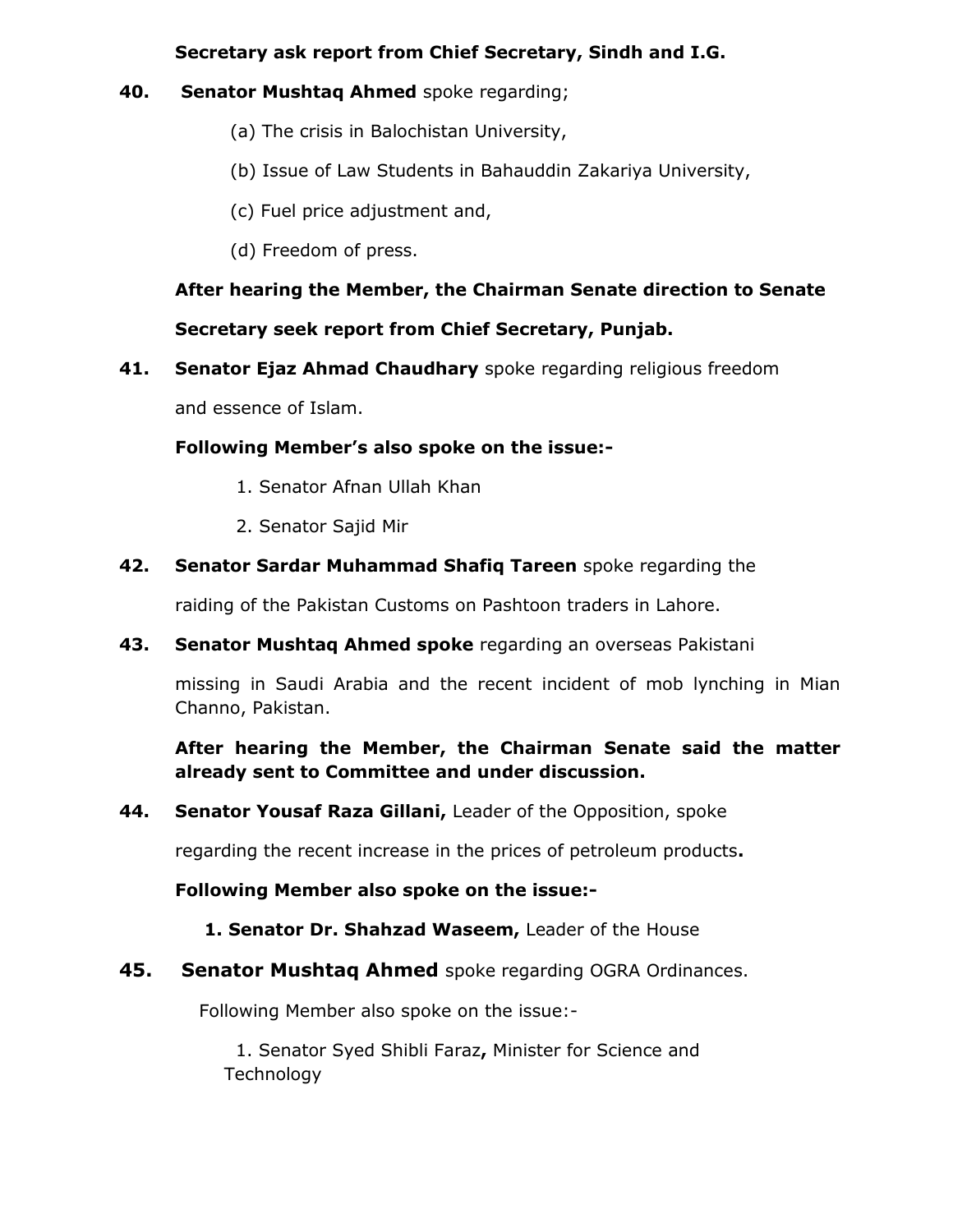- 2. Senator Taj Haider
- 3. Senator Mian Raza Rabbani
- 4. Senator Sherry Rehman
- 5. Senator Azam Nazeer Tarar
- 6. Senator Syed Yousuf Raza Gillani, Leader of the Opposition
- 7. Mr. Ali Muhammad Khan, MoS for Parliamentary Affairs
- 8. Senator Dr. Shahzad Waseem, Leader of the House
- **46. Senator Irfan-ul-Haq Siddiqi** spoke regarding Sumaira who is stuck in India and needs Certificate of Nationality by Government of Pakistan to facilitate her departure by Indian Authorities.

# **After hearing the Member, the Chairman Senate stated that**

# **direction will be issue.**

**47. Senator Anwar-ul-Haq Kakar** spoke regarding observance of hunger strike by students in Balochistan due to indifference of Pakistan Medical Commission in terms of their admissions.

**After hearing the Member, the Chairman Senate direction to** 

**Chairman Standing Committee on Health that organize the meeting** 

# **on Monday**

- **48. Senator Muhammad Akram** spoke regarding missing of a student namely Hafeez Baloch.
- **49. Senator Sherry Rehman** spoke regarding;
	- (a) The incident of mob lynching in Mian Channu,
	- (b) Halting of transmission of news channel, and
	- (c) US decision on frozen Afghan funds.

# **After hearing the Member, the Chairman Senate direction to Senator Dr. Shahzad Waseem, Leader of the House that ask report from whole concern committee.**

**50. Senator Keshoo Bai** spoke regarding implementation of recommendations of Standing Committee on Human Rights with respect to treatment of a child by K-Electric.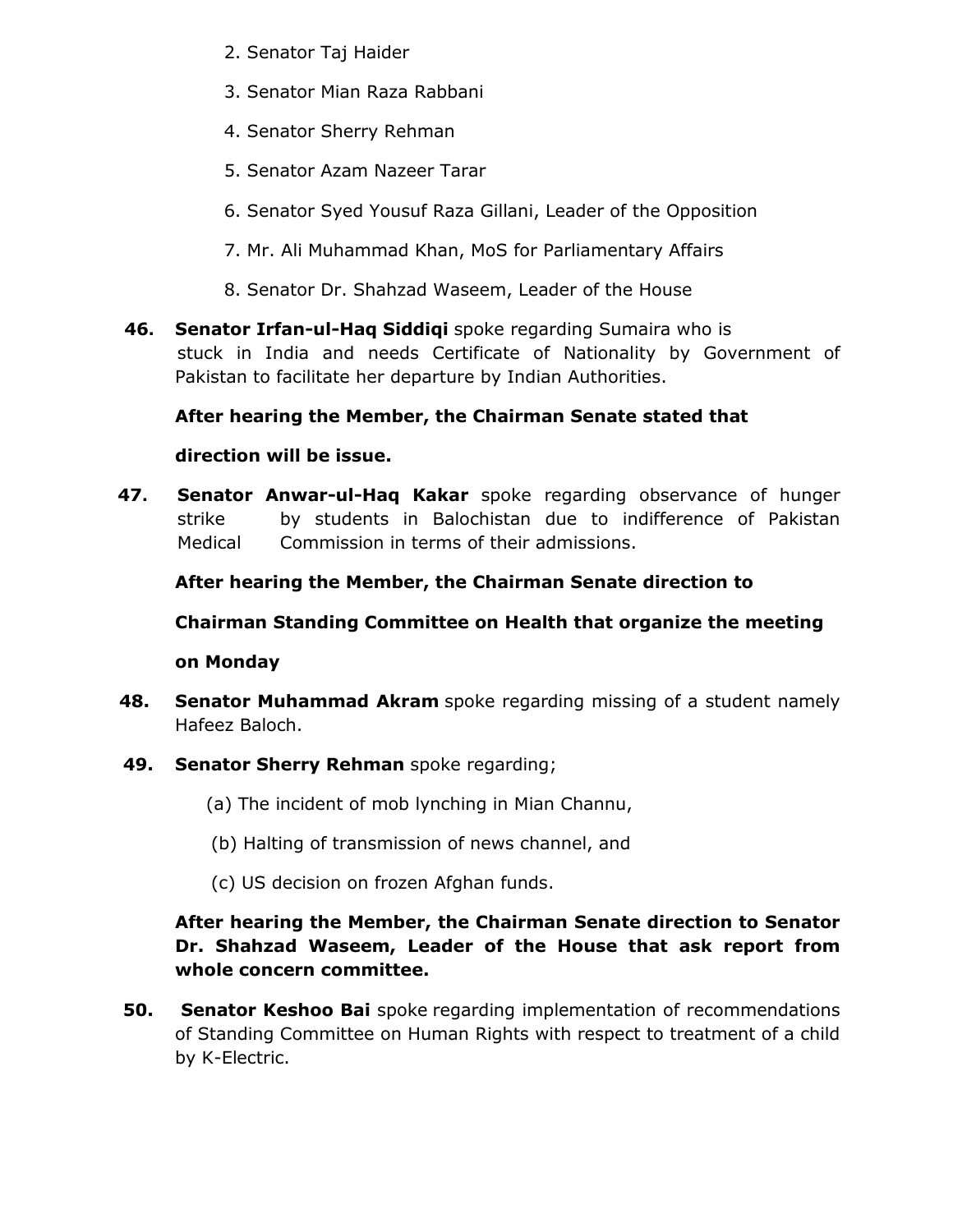**After hearing the Member, the matter was referred to the Committee concerned.** 

- **60. Senator Irfan-ul-Haque Siddiqui** spoke regarding;
	- (a) taking off-air a news channel and
	- (b) incident of mob lynching in Mian Channu.
- **61. Senator Bahramand Khan Tangi** spoke regarding issues being faced by medical students of Khyber Pakhtunkhwa and Balochistan.

**After hearing the Member, Chairman Senate said that the matter has been taken up and is resolved.**

**62. Senator Danesh Kumar** spoke regarding the conduct of Sindh Police.

**After hearing the Member, the Chairman Senate direction to Senate Secretary ask report from Chief Secretary, Sindh and I.G.** 

#### **63. Senator Mushtaq Ahmed** spoke regarding;

- (a) The crisis in Balochistan University,
- (b) Issue of Law Students in Bahauddin Zakariya University,
- (c) Fuel price adjustment and,
- (d) Freedom of press.

**After hearing the Member, the Chairman Senate direction to Senate Secretary seek report from Chief Secretary, Punjab.**

**64. Senator Ejaz Ahmad Chaudhary** spoke regarding religious freedom and essence of Islam.

#### **Following Member's also spoke on the issue**:-

- 1. Senator Afnan Ullah Khan
- 2. Senator Sajid Mir
- **65. Senator Sardar Muhammad Shafiq Tareen** spoke regarding the raiding of the Pakistan Customs on Pashtoon traders in Lahore.
- **66. Senator Mushtaq Ahmed** spoke regarding an overseas Pakistani missing in Saudi Arabia and the recent incident of mob lynching in Mian Channo, Pakistan.

**After hearing the Member, the Chairman Senate said the matter already sent to Committee and under discussion.**